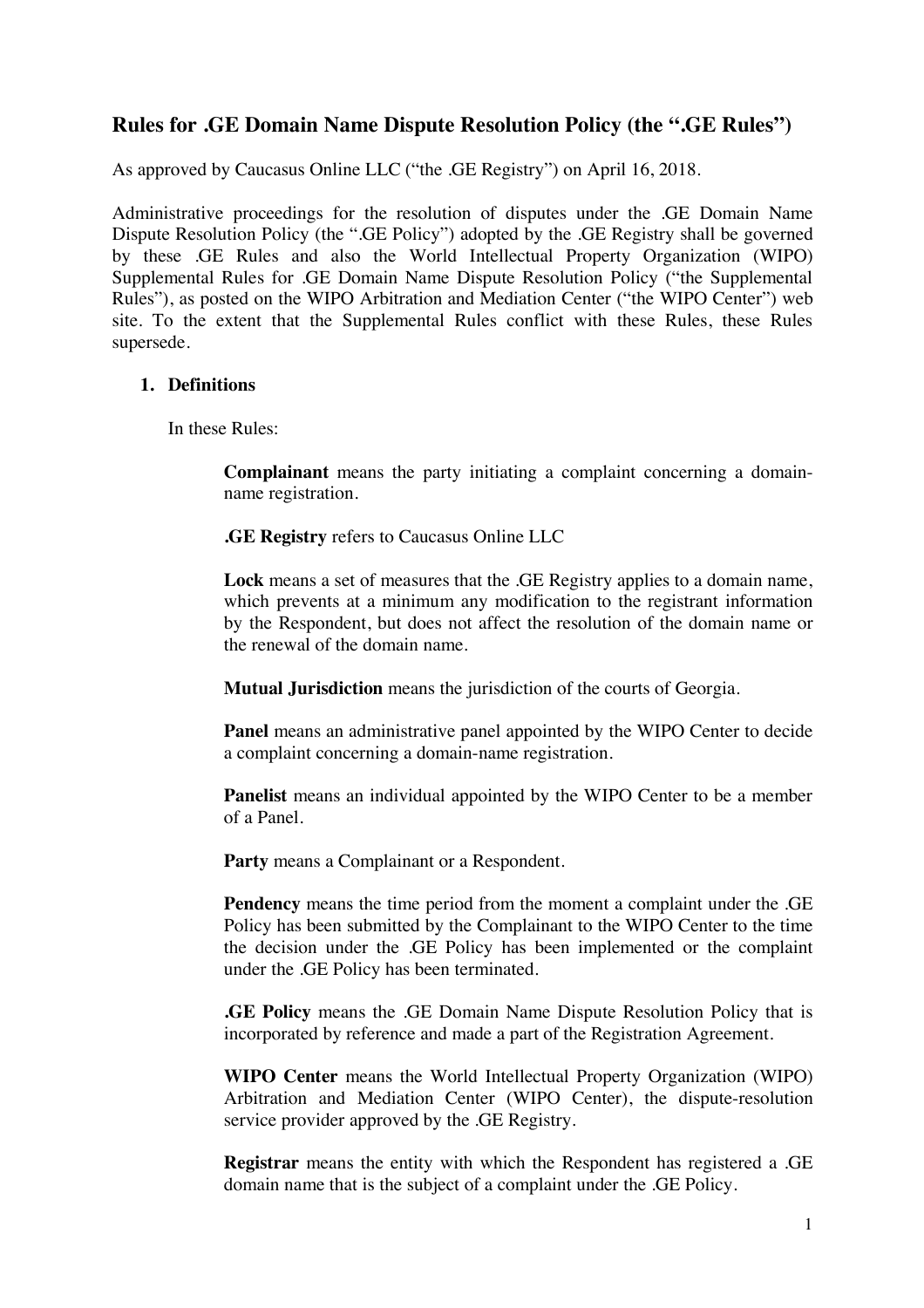**Registration Agreement** means the agreement between a Registrar and a domain-name holder.

**Respondent** means the holder of a domain-name registration against which a complaint is initiated.

**Reverse Domain Name Hijacking** means using the .GE Policy in bad faith to attempt to deprive a registered domain-name holder of a domain name.

**Supplemental Rules** means the rules adopted by the WIPO Center to supplement these Rules. The Supplemental Rules shall not be inconsistent with the .GE Policy or these Rules and shall cover such topics as fees, word and page limits and guidelines, file size and format modalities, the means for communicating with the WIPO Center and the Panel, and the form of cover sheets.

**Written Notice** means hardcopy notification by the WIPO Center to the Respondent of the commencement of an administrative proceeding under the .GE Policy which shall inform the respondent that a complaint has been filed against it, and which shall state that the WIPO Center has electronically transmitted the complaint including any annexes to the Respondent by the means specified herein. Written notice does not include a hardcopy of the complaint itself or of any annexes.

### **2. Communications**

(a) When forwarding a complaint, including any annexes, electronically to the Respondent, it shall be the WIPO Center's responsibility to employ reasonably available means calculated to achieve actual notice to Respondent. Achieving actual notice, or employing the following measures to do so, shall discharge this responsibility:

(i) sending Written Notice of the complaint to all postal-mail and facsimile addresses (A) shown in the domain name's registration data in the .GE Registry's (and registrar if applicable) Whois database for the registered domain-name holder and (B) supplied by the .GE Registry to the WIPO Center for the registered domain-name holder; and

(ii) sending the complaint, including any annexes, in electronic form by e-mail to:

(A) the e-mail addresses for the domain-name holder;

(B) postmaster@<the contested domain name>; and

(C) if the domain name (or "www." followed by the domain name) resolves to an active web page (other than a generic page the WIPO Center concludes is maintained by the .GE Registry, the Registrar or ISP for parking domain-names registered by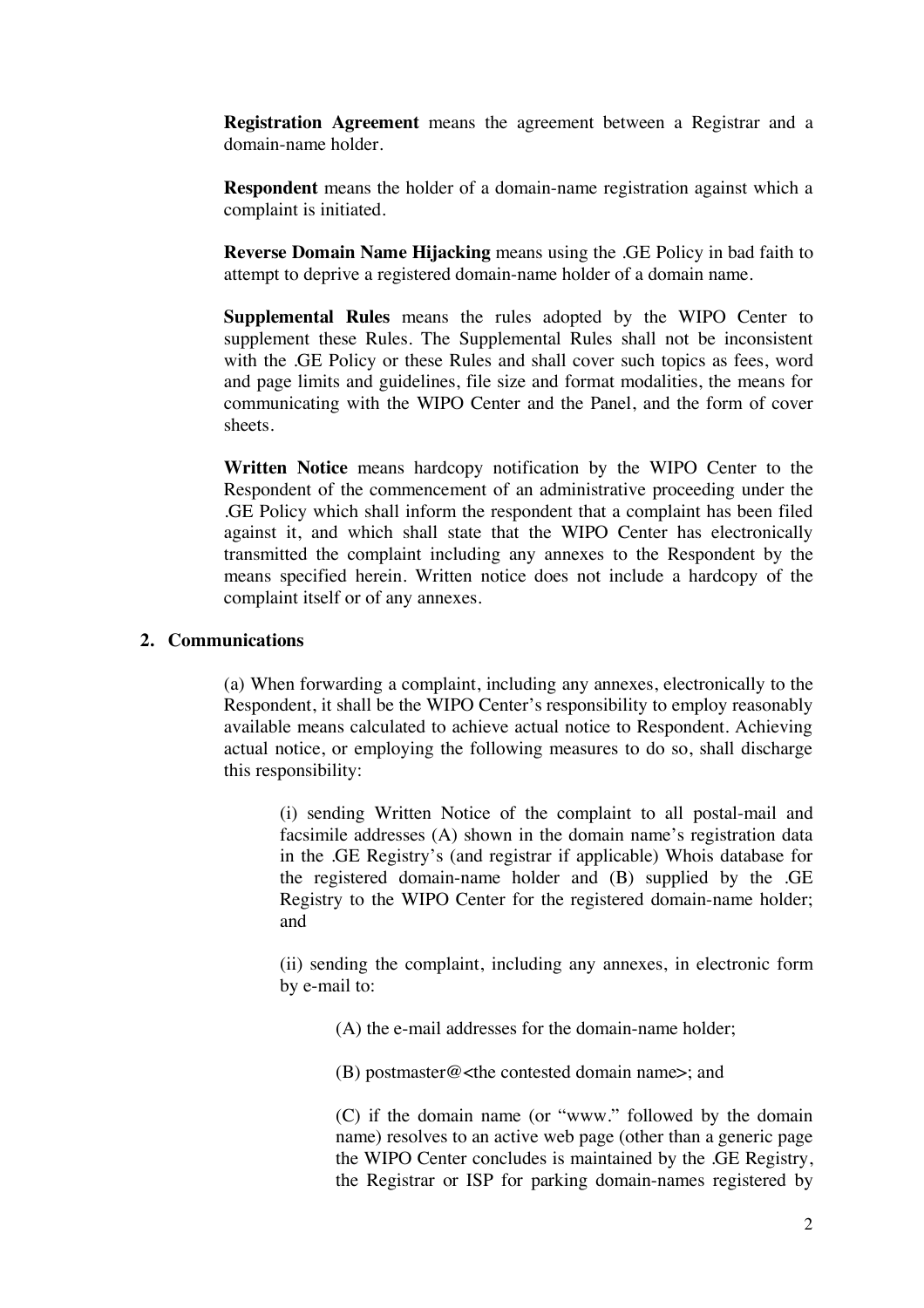multiple domain-name holders), any e-mail address shown or email links on that web page; and

(iii) sending the complaint, including any annexes, to any e-mail address the Respondent has notified the WIPO Center it prefers and, to the extent practicable, to all other e-mail addresses provided to the WIPO Center by Complainant under Paragraph 3(b)(v).

(b) Except as provided in Paragraph 2(a), any written communication to Complainant or Respondent provided for under these Rules shall be made electronically via the Internet (a record of its transmission being available), or by any reasonably requested preferred means stated by the Complainant or Respondent, respectively (see Paragraphs 3(b)(iii) and 5(b)(iii)).

(c) Any communication to the WIPO Center or the Panel shall be made by the means and in the manner (including, where applicable, the number of copies) stated in the WIPO Center's Supplemental Rules.

(d) Communications shall be made in English.

(e) Either Party may update its contact details by notifying the WIPO Center and the .GE Registry (and the registrar if applicable).

(f) Except as otherwise provided in these Rules, or decided by a Panel, all communications provided for under these Rules shall be deemed to have been made:

(i) if via the Internet, on the date that the communication was transmitted, provided that the date of transmission is verifiable; or, where applicable

(ii) if delivered by telecopy or facsimile transmission, on the date shown on the confirmation of transmission; or:

(iii) if by postal or courier service, on the date marked on the receipt.

(g) Except as otherwise provided in these Rules, all time periods calculated under these Rules to begin when a communication is made shall begin to run on the earliest date that the communication is deemed to have been made in accordance with Paragraph 2(f).

(h) Any communication by

(i) a Panel to any Party shall be copied to the WIPO Center and to the other Party;

(ii) the WIPO Center to any Party shall be copied to the other Party; and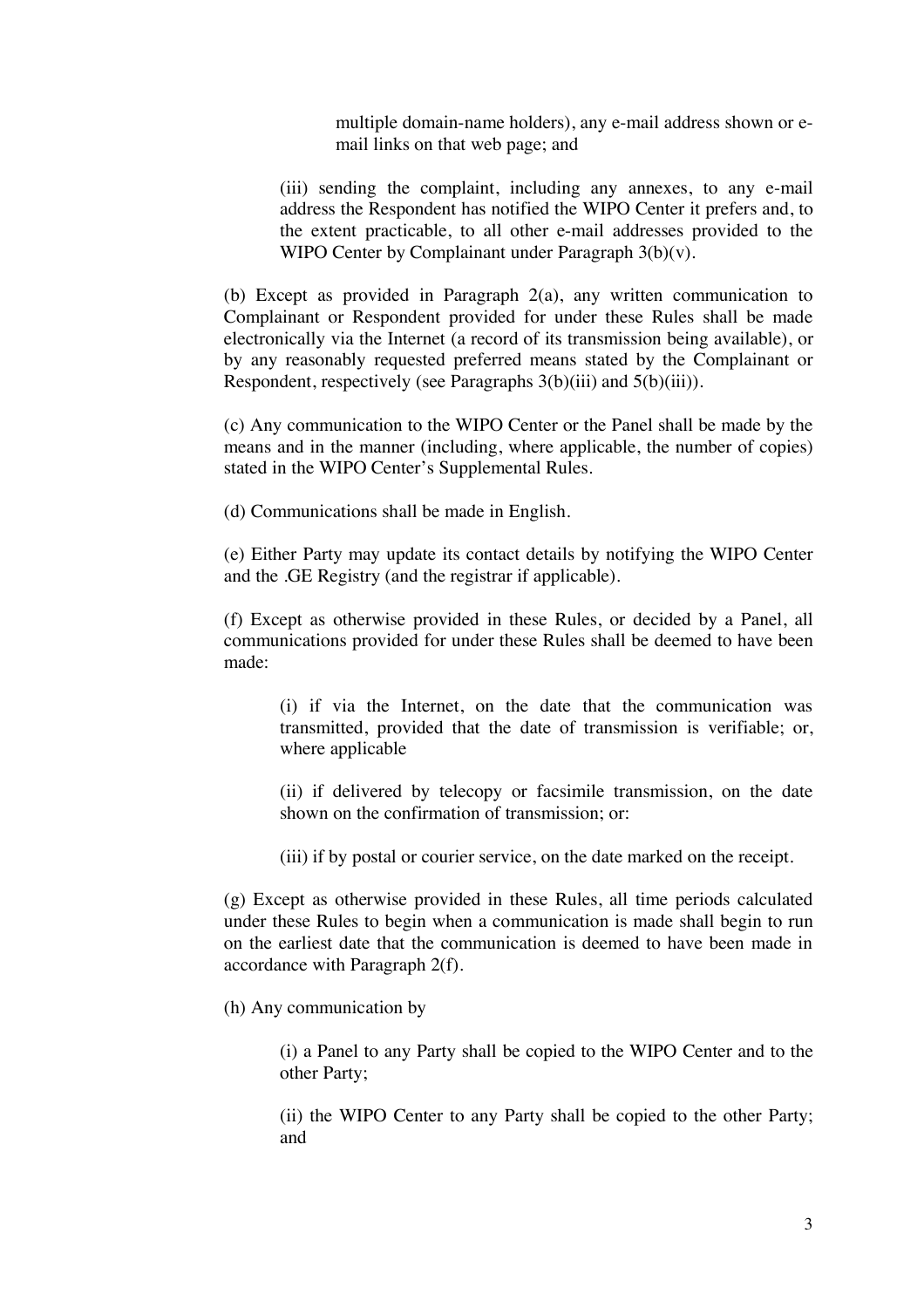(iii) a Party shall be copied to the other Party, the Panel and the WIPO Center, as the case may be.

(i) It shall be the responsibility of the sender to retain records of the fact and circumstances of sending, which shall be available for inspection by affected parties and for reporting purposes. This includes the WIPO Center in sending Written Notice to the Respondent by post and/or facsimile under Paragraph  $2(a)(i)$ .

(j) In the event a Party sending a communication receives notification of nondelivery of the communication, the Party shall promptly notify the Panel (or, if no Panel is yet appointed, the WIPO Center) of the circumstances of the notification. Further proceedings concerning the communication and any response shall be as directed by the Panel (or the WIPO Center).

#### **3. The Complaint**

(a) Any person or entity may initiate an administrative proceeding by submitting a complaint in accordance with the .GE Policy and these Rules to the WIPO Center. (Due to capacity constraints or for other reasons, the WIPO Center's ability to accept complaints may be suspended at times. In that event, the WIPO Center shall refuse the submission.)

(b) The complaint including any annexes shall be submitted in electronic form and shall:

(i) Request that the complaint be submitted for decision in accordance with the .GE Policy and these Rules;

(ii) Provide the name, postal and e-mail addresses, and the telephone and telefax numbers of the Complainant and of any representative authorized to act for the Complainant in the administrative proceeding;

(iii) Specify a preferred method for communications directed to the Complainant in the administrative proceeding (including person to be contacted, medium, and address information) for each of (A) electronic-only material and (B) material including hard copy (where applicable);

(iv) Designate whether Complainant elects to have the dispute decided by a single-member or a three-member Panel and, in the event Complainant elects a three-member Panel, provide the names and contact details of three candidates to serve as one of the Panelists (these candidates may be drawn from the WIPO Center's list of panelists);

(v) Provide the name of the Respondent (domain-name holder) and all information (including any postal and e-mail addresses and telephone and telefax numbers) known to Complainant regarding how to contact Respondent or any representative of Respondent, including contact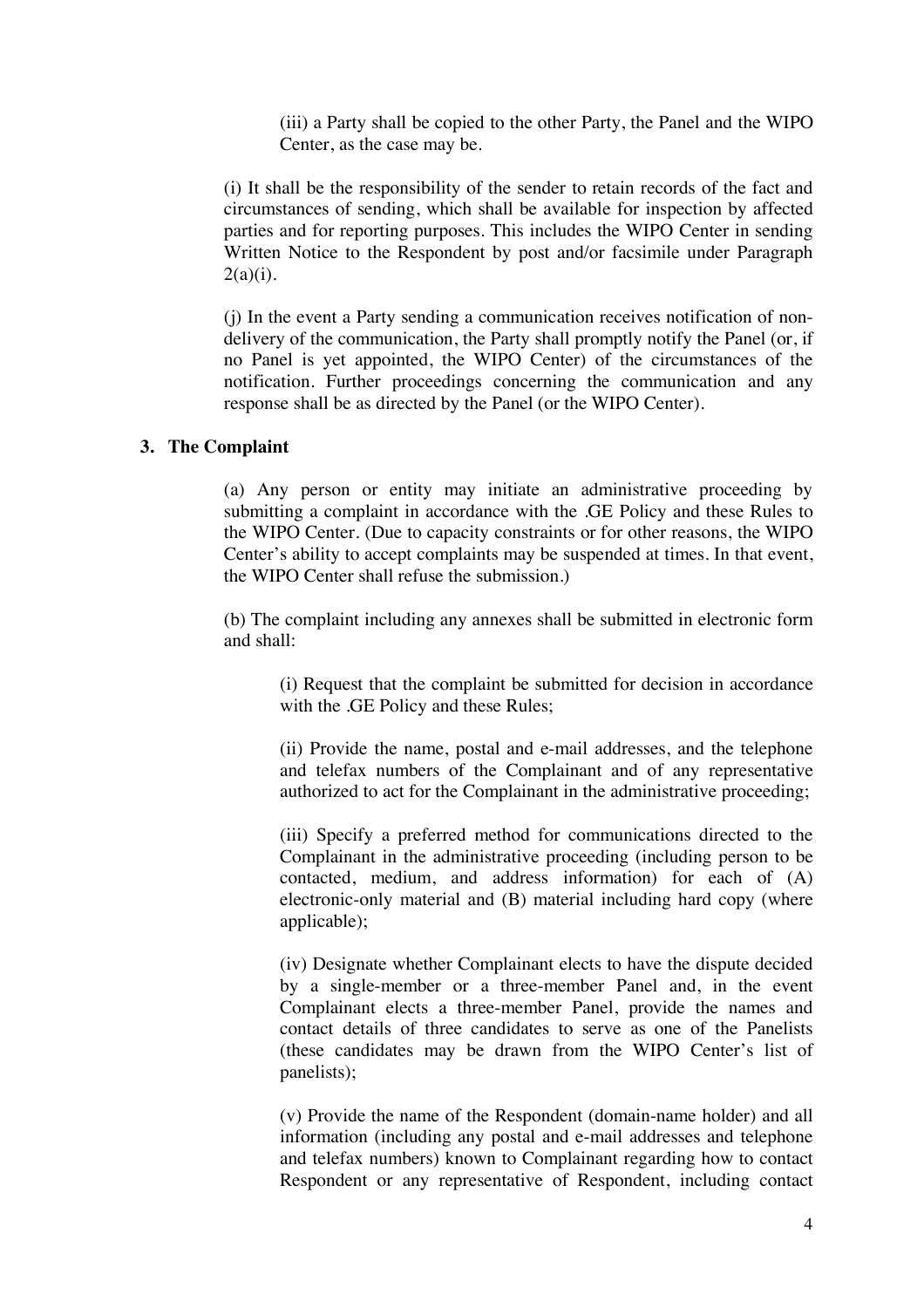information based on pre-complaint dealings, in sufficient detail to allow the WIPO Center to send the complaint as described in Paragraph 2(a);

(vi) Specify the domain name(s) that is/are the subject of the complaint;

(vii) Identify the Registrar with which the domain name(s) is/are registered at the time the complaint is filed;

(viii) Specify the trademark(s) or service mark(s) on which the complaint is based and, for each mark, describe the goods or services, if any, with which the mark is used (Complainant may also separately describe other goods and services with which it intends, at the time the complaint is submitted, to use the mark in the future.);

(ix) Describe, in accordance with the .GE Policy, the grounds on which the complaint is made including, in particular,

> (1) the manner in which the domain name(s) is/are identical or confusingly similar to a trademark or service mark in which the Complainant has rights; and

> (2) why the Respondent (domain-name holder) should be considered as having no rights or legitimate interests in respect of the domain name(s) that is/are the subject of the complaint; and

> (3) why the domain name(s) should be considered as having been registered or being used in bad faith

(The description should, for elements (2) and (3), discuss any aspects of Paragraphs 4(b) and 4(c) of the .GE Policy that are applicable. The description shall comply with any word or page limit set forth in the Supplemental Rules.);

(x) Specify, in accordance with the .GE Policy, the remedies sought;

(xi) Identify any other legal proceedings that have been commenced or terminated in connection with or relating to any of the domain name(s) that are the subject of the complaint;

(xii) State that Complainant will submit, with respect to any challenges to a decision in the administrative proceeding canceling or transferring the domain name, to the jurisdiction of the courts of Georgia;

(xiii) Conclude with the following statement followed by the signature (in any electronic format) of the Complainant or its authorized representative: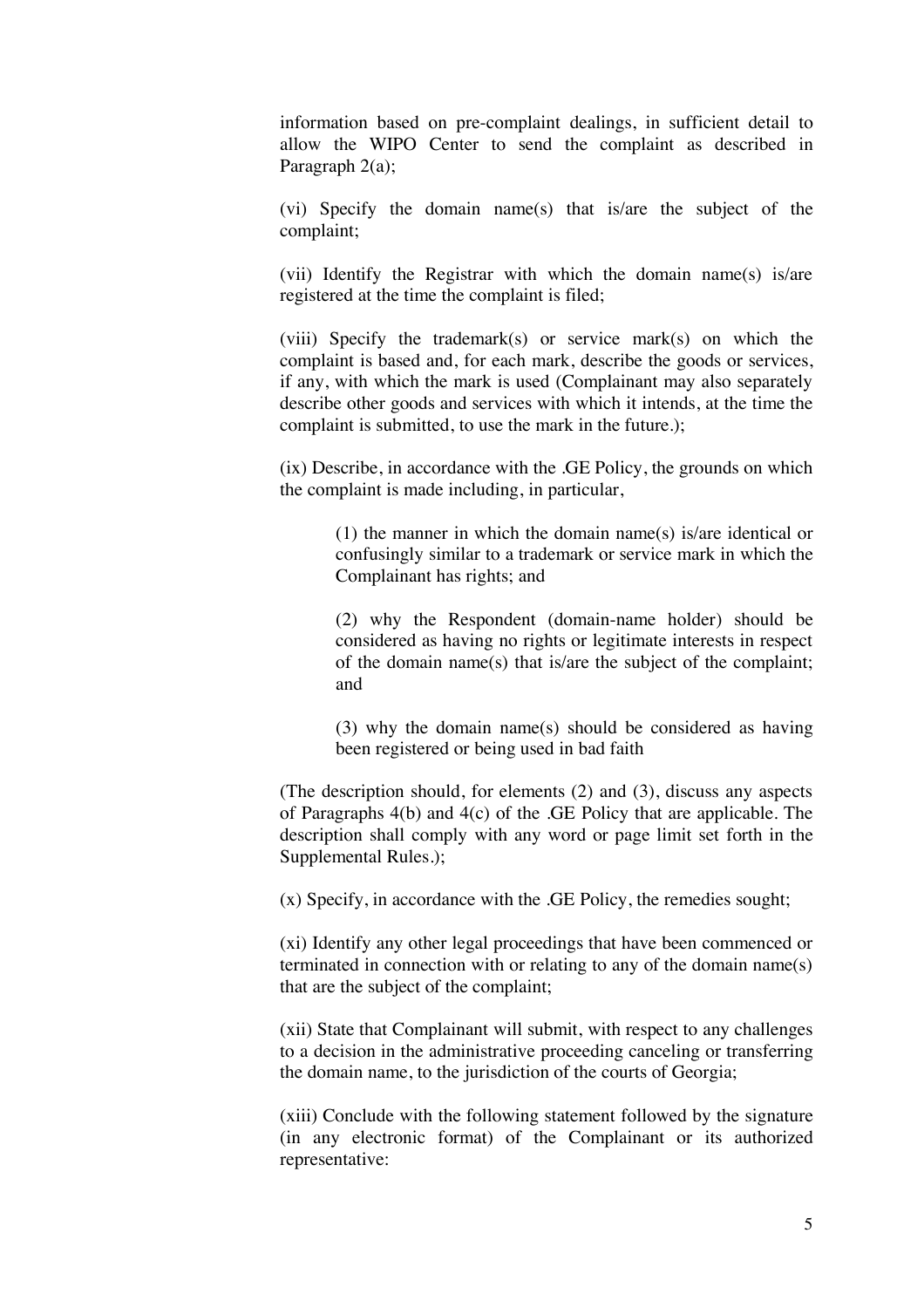"Complainant agrees that its claims and remedies concerning the registration of the domain name, the dispute, or the dispute's resolution shall be solely against the domain-name holder and waives all such claims and remedies against (a) the WIPO Center and panelists, except in the case of deliberate wrongdoing (b) the registrar, and (c) Caucasus Online LLC, as well as their directors, officers, employees, and agents."

"Complainant certifies that the information contained in this Complaint is to the best of Complainant's knowledge complete and accurate, that this Complaint is not being presented for any improper purpose, such as to harass, and that the assertions in this Complaint are warranted under these Rules and under applicable law, as it now exists or as it may be extended by a good-faith and reasonable argument."; and

(xiv) Annex any documentary or other evidence, including a copy of the .GE Policy applicable to the domain name(s) in dispute and any trademark or service mark registration upon which the complaint relies, together with a schedule indexing such evidence.

(c) The complaint may relate to more than one domain name, provided that the domain names are registered by the same domain-name holder.

### **4. Notification of Complaint**

(a) The WIPO Center shall submit a verification request to the .GE Registry. The verification request will include a request to Lock the domain name.

(b) Within two (2) business days of receiving the WIPO Center's verification request, the .GE Registry shall provide the information requested in the verification request and confirm that a Lock of the domain name has been applied. The .GE Registry shall not notify the Respondent of the proceeding until the Lock status has been applied. The Lock shall remain in place through the remaining Pendency of the proceeding under the .GE Policy. Any updates to the Respondent's data, such as through the result of a request by a privacy or proxy provider to reveal the underlying customer data, must be made before the two (2) business day period concludes or before the .GE Registry verifies the information requested and confirms the Lock to the WIPO Center, whichever occurs first. Any modification(s) of the Respondent's data following the two (2) business day period may be addressed by the Panel in its decision.

(c) The WIPO Center shall review the complaint for administrative compliance with the .GE Policy and these Rules and, if in compliance, shall forward the complaint, including any annexes, electronically to the Respondent, the Registrar (if applicable) and the .GE Registry and shall send Written Notice of the complaint (together with the explanatory cover sheet prescribed by the WIPO Center's Supplemental Rules) to the Respondent, in the manner prescribed by Paragraph  $2(a)$ , within three  $(3)$  calendar days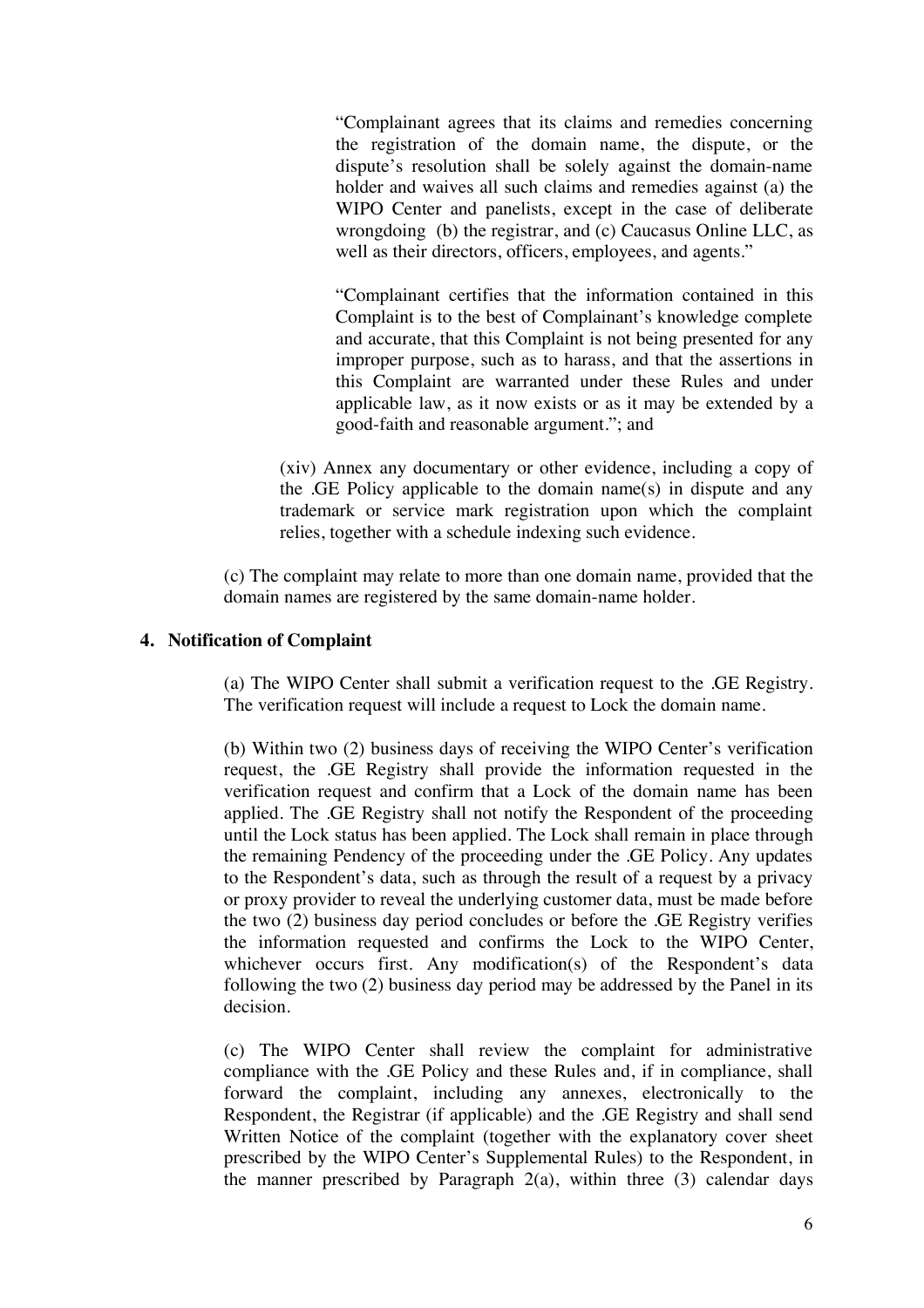following receipt of the fees to be paid by the Complainant in accordance with Paragraph 19.

(d) If the WIPO Center finds the complaint to be administratively deficient, it shall promptly notify the Complainant and the Respondent of the nature of the deficiencies identified. The Complainant shall have five (5) calendar days within which to correct any such deficiencies, after which the administrative proceeding may be deemed withdrawn without prejudice to submission of a different complaint by Complainant.

(e) If the WIPO Center dismisses the complaint due to an administrative deficiency, or the Complainant voluntarily withdraws its complaint, the WIPO Center shall inform the .GE Registry and the Registrar (if applicable) that the proceedings have been withdrawn, and the .GE Registry shall release the Lock within one (1) business day of receiving the dismissal or withdrawal notice from the WIPO Center.

(f) The date of commencement of the administrative proceeding shall be the date on which the WIPO Center completes its responsibilities under Paragraph 2(a) in connection with sending the complaint to the Respondent.

(g) The WIPO Center shall immediately notify the Complainant, the Respondent, the .GE Registry and the Registrar (if applicable) of the date of commencement of the administrative proceeding. The WIPO Center shall inform the Respondent that any corrections to the Respondent's contact information during the remaining Pendency of the proceedings under the .GE Policy shall be communicated to the WIPO Center further to Rule 5(c)(ii) and  $5(c)(iii)$ .

#### **5. The Response**

(a) Within twenty (20) days of the date of commencement of the administrative proceeding the Respondent shall submit a response to the WIPO Center.

(b) The Respondent may expressly request an additional four (4) calendar days in which to respond to the complaint, and the WIPO Center shall automatically grant the extension and notify the Parties thereof. This extension does not preclude any additional extensions that may be given further to 5(d) of the Rules.

(c) The response, including any annexes, shall be submitted in electronic form and shall:

(i) Respond specifically to the statements and allegations contained in the complaint and include any and all bases for the Respondent (domain-name holder) to retain registration and use of the disputed domain name (This portion of the response shall comply with any word or page limit set forth in the Supplemental Rules.);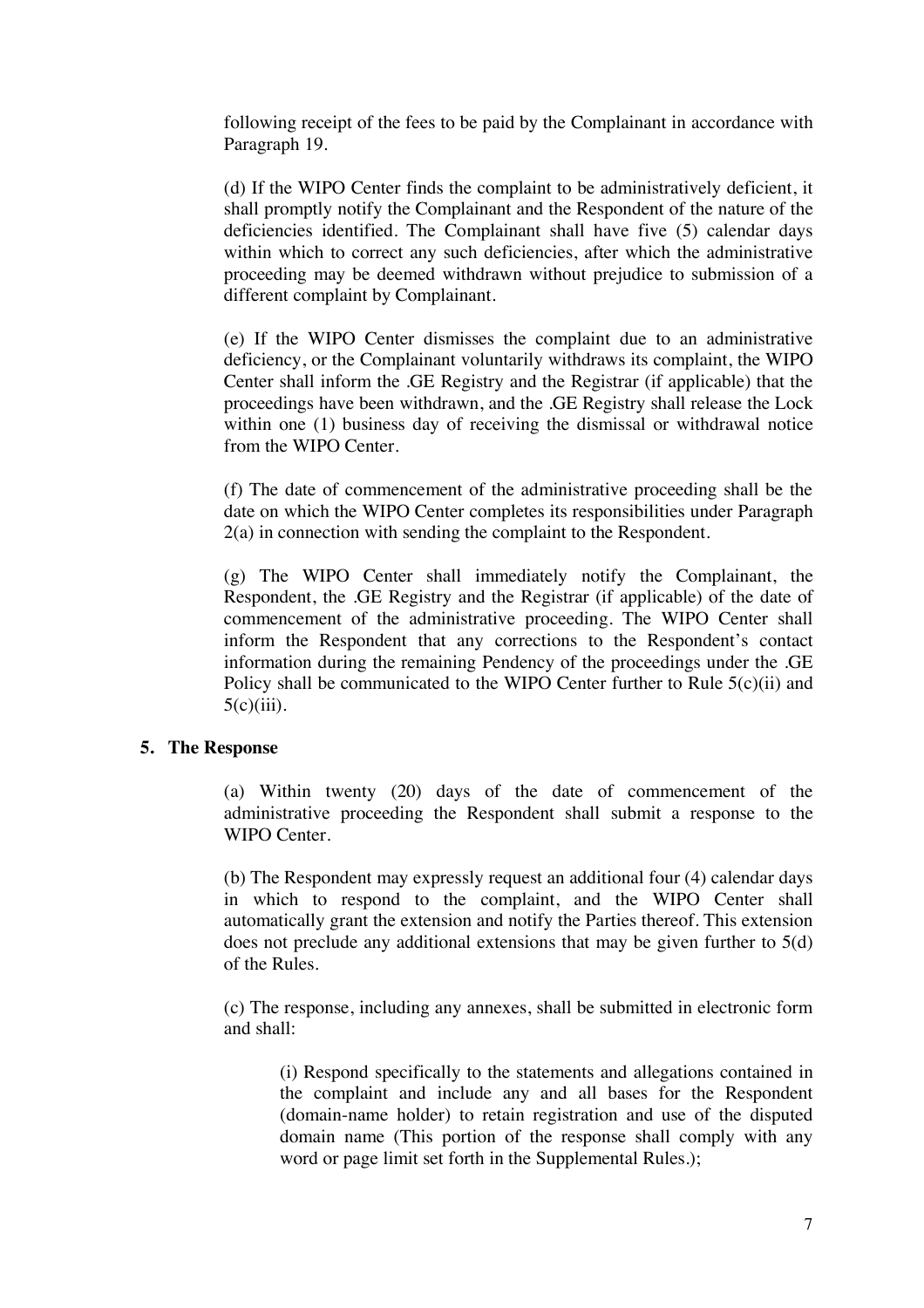(ii) Provide the name, postal and e-mail addresses, and the telephone and telefax numbers of the Respondent (domain-name holder) and of any representative authorized to act for the Respondent in the administrative proceeding;

(iii) Specify a preferred method for communications directed to the Respondent in the administrative proceeding (including person to be contacted, medium, and address information) for each of (A) electronic-only material and (B) material including hard copy (where applicable);

(iv) If Complainant has elected a single-member panel in the complaint (see Paragraph  $3(b)(iv)$ ), state whether Respondent elects instead to have the dispute decided by a three-member panel;

(v) If either Complainant or Respondent elects a three-member Panel, provide the names and contact details of three candidates to serve as one of the Panelists (these candidates may be drawn from the WIPO Center's list of panelists);

(vi) Identify any other legal proceedings that have been commenced or terminated in connection with or relating to any of the domain name(s) that are the subject of the complaint;

(vii) State that a copy of the response including any annexes has been sent or transmitted to the Complainant, in accordance with Paragraph  $2(b)$ ; and

(viii) Conclude with the following statement followed by the signature (in any electronic format) of the Respondent or its authorized representative:

> "Respondent certifies that the information contained in this Response is to the best of Respondent's knowledge complete and accurate, that this Response is not being presented for any improper purpose, such as to harass, and that the assertions in this Response are warranted under these Rules and under applicable law, as it now exists or as it may be extended by a good-faith and reasonable argument."; and

(ix) Annex any documentary or other evidence upon which the Respondent relies, together with a schedule indexing such documents.

(d) If Complainant has elected to have the dispute decided by a single-member Panel and Respondent elects a three-member Panel, Respondent shall be required to pay one-half of the applicable fee for a three-member Panel as set forth in the Supplemental Rules. This payment shall be made together with the submission of the response to the WIPO Center. In the event that the required payment is not made, the dispute shall be decided by a single-member Panel.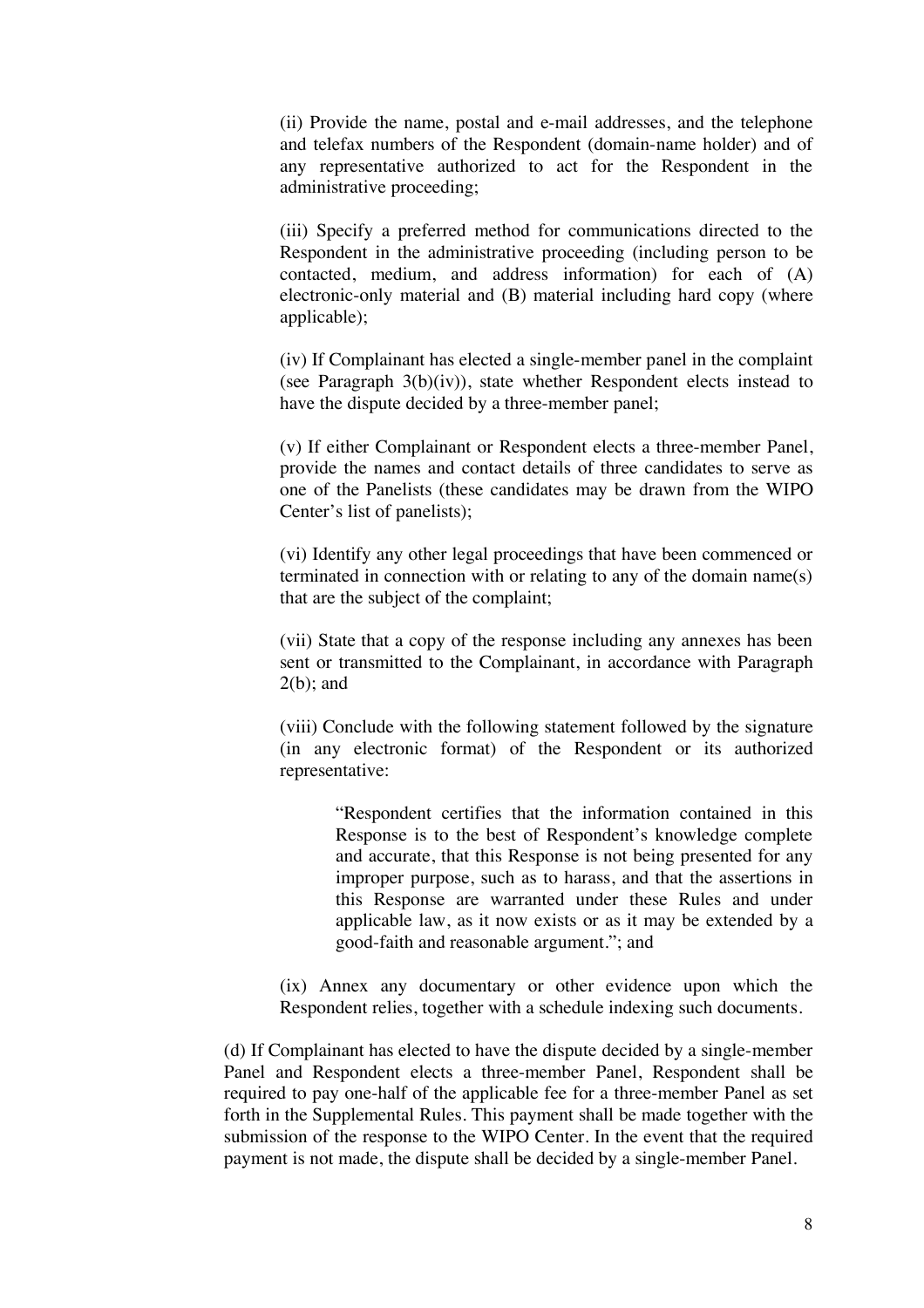(e) At the request of the Respondent, the WIPO Center may, in exceptional cases, extend the period of time for the filing of the response. The period may also be extended by written stipulation between the Parties, provided the stipulation is approved by the WIPO Center.

(f) If a Respondent does not submit a response, in the absence of exceptional circumstances, the Panel shall decide the dispute based upon the complaint.

#### **6. Appointment of the Panel and Timing of Decision**

(a) The WIPO Center shall maintain and publish a publicly available list of panelists and their qualifications.

(b) If neither the Complainant nor the Respondent has elected a three-member Panel (Paragraphs  $3(b)(iv)$  and  $5(b)(iv)$ ), the WIPO Center shall appoint, within five (5) calendar days following receipt of the response by the WIPO Center, or the lapse of the time period for the submission thereof, a single Panelist from its list of panelists. The fees for a single-member Panel shall be paid entirely by the Complainant.

(c) If either the Complainant or the Respondent elects to have the dispute decided by a three-member Panel, the WIPO Center shall appoint three Panelists in accordance with the procedures identified in Paragraph 6(e). The fees for a three-member Panel shall be paid in their entirety by the Complainant, except where the election for a three-member Panel was made by the Respondent, in which case the applicable fees shall be shared equally between the Parties.

(d) Unless it has already elected a three-member Panel, the Complainant shall submit to the WIPO Center, within five (5) calendar days of communication of a response in which the Respondent elects a three-member Panel, the names and contact details of three candidates to serve as one of the Panelists. These candidates may be drawn from the WIPO Center's list of panelists.

(e) In the event that either the Complainant or the Respondent elects a threemember Panel, the WIPO Center shall endeavor to appoint one Panelist from the list of candidates provided by each of the Complainant and the Respondent. In the event the WIPO Center is unable within five (5) calendar days to secure the appointment of a Panelist on its customary terms from either Party's list of candidates, the WIPO Center shall make that appointment from its list of panelists. The third Panelist shall be appointed by the WIPO Center from a list of five candidates submitted by the WIPO Center to the Parties, the WIPO Center's selection from among the five being made in a manner that reasonably balances the preferences of both Parties, as they may specify to the WIPO Center within five (5) calendar days of the WIPO Center's submission of the five-candidate list to the Parties.

(f) Once the entire Panel is appointed, the WIPO Center shall notify the Parties of the Panelists appointed and the date by which, absent exceptional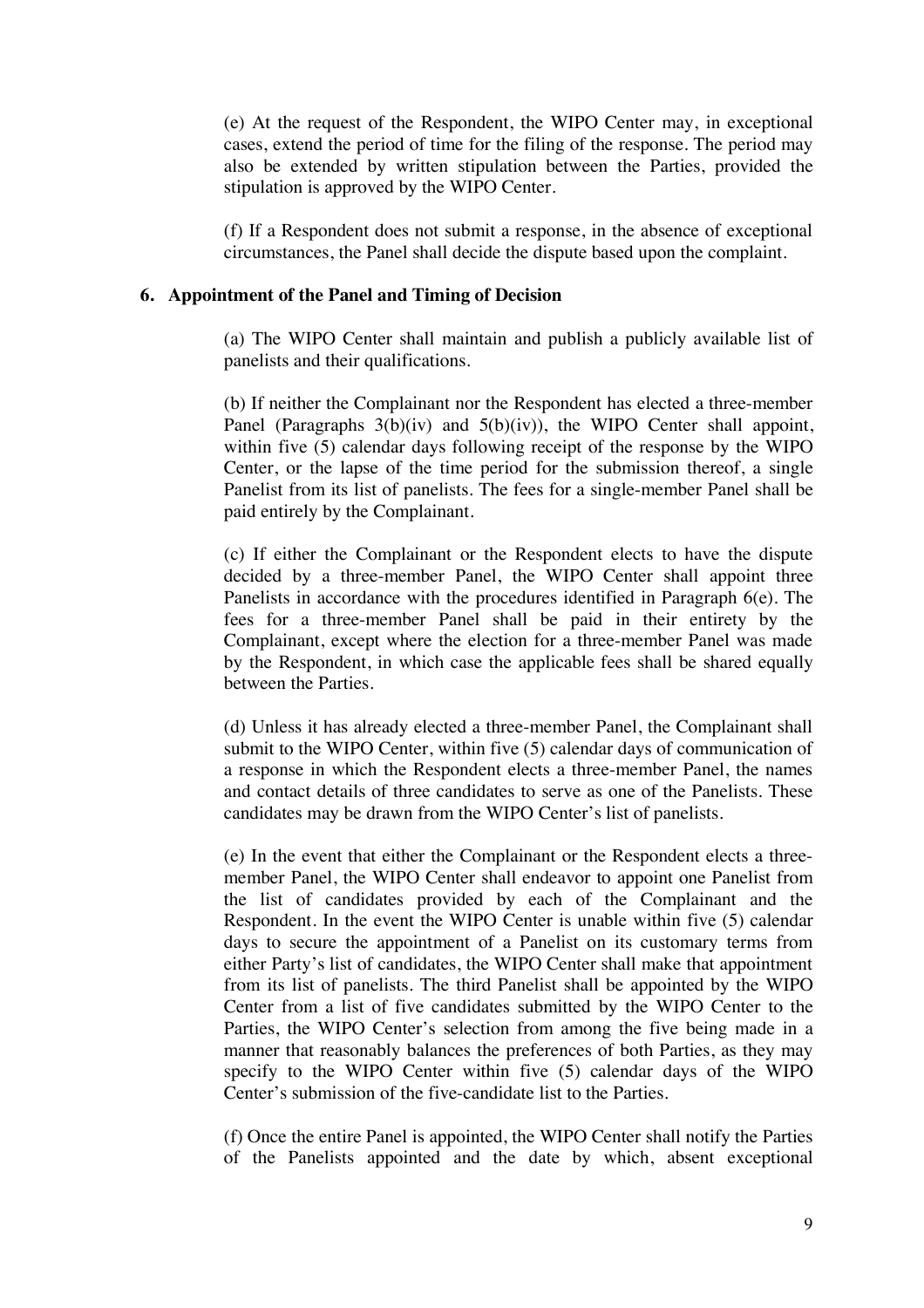circumstances, the Panel shall forward its decision on the complaint to the WIPO Center.

# **7. Impartiality and Independence**

A Panelist shall be impartial and independent and shall have, before accepting appointment, disclosed to the WIPO Center any circumstances giving rise to justifiable doubt as to the Panelist's impartiality or independence. If, at any stage during the administrative proceeding, new circumstances arise that could give rise to justifiable doubt as to the impartiality or independence of the Panelist, that Panelist shall promptly disclose such circumstances to the WIPO Center. In such event, the WIPO Center shall have the discretion to appoint a substitute Panelist.

### **8. Communication Between Parties and the Panel**

No Party or anyone acting on its behalf may have any unilateral communication with the Panel. All communications between a Party and the Panel or the WIPO Center shall be made to a case administrator appointed by the WIPO Center in the manner prescribed in the WIPO Center's Supplemental Rules.

# **9. Transmission of the File to the Panel**

The WIPO Center shall forward the file to the Panel as soon as the Panelist is appointed in the case of a Panel consisting of a single member, or as soon as the last Panelist is appointed in the case of a three-member Panel.

# **10. General Powers of the Panel**

(a) The Panel shall conduct the administrative proceeding in such manner as it considers appropriate in accordance with the .GE Policy and these Rules.

(b) In all cases, the Panel shall ensure that the Parties are treated with equality and that each Party is given a fair opportunity to present its case.

(c) The Panel shall ensure that the administrative proceeding takes place with due expedition. It may, at the request of a Party or on its own motion, extend, in exceptional cases, a period of time fixed by these Rules or by the Panel.

(d) The Panel shall determine the admissibility, relevance, materiality and weight of the evidence.

(e) A Panel shall decide a request by a Party to consolidate multiple domain name disputes in accordance with the .GE Policy and these Rules.

#### **11. Language of Proceedings**

(a) The language of the administrative proceeding shall be English.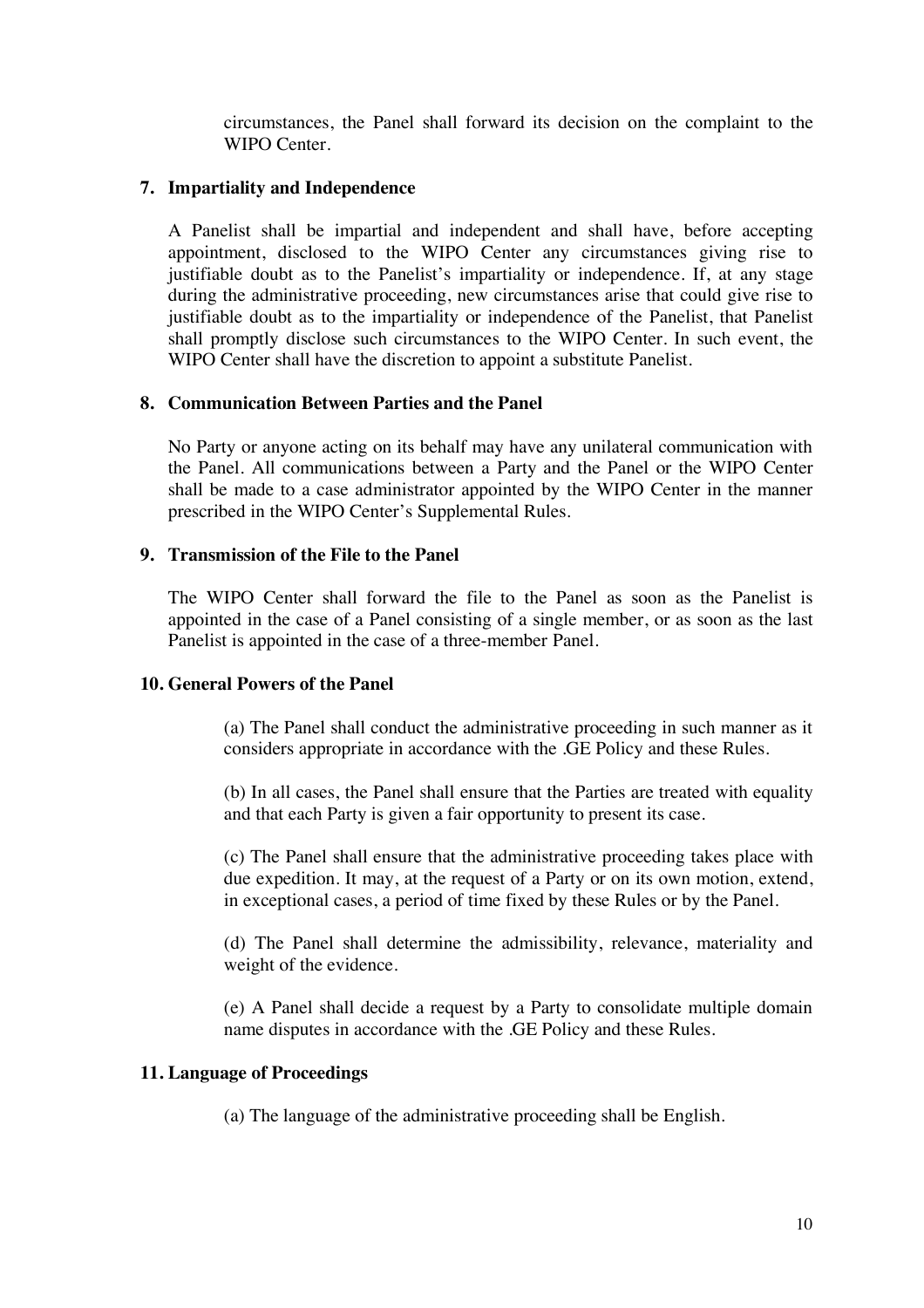(b) The Panel may order that any documents submitted in languages other than the language of the administrative proceeding be accompanied by a translation in whole or in part into the language of the administrative proceeding.

#### **12. Further Statements**

In addition to the complaint and the response, the Panel may request, in its sole discretion, further statements or documents from either of the Parties.

### **13. In-Person Hearings**

There shall be no in-person hearings (including hearings by teleconference, videoconference, and web conference), unless the Panel determines, in its sole discretion and as an exceptional matter, that such a hearing is necessary for deciding the complaint.

### **14. Default**

(a) In the event that a Party, in the absence of exceptional circumstances, does not comply with any of the time periods established by these Rules or the Panel, the Panel shall proceed to a decision on the complaint.

(b) If a Party, in the absence of exceptional circumstances, does not comply with any provision of, or requirement under, these Rules or any request from the Panel, the Panel shall draw such inferences therefrom as it considers appropriate.

# **15. Panel Decisions**

(a) A Panel shall decide a complaint on the basis of the statements and documents submitted and in accordance with the .GE Policy, these Rules and any rules and principles of law that it deems applicable.

(b) In the absence of exceptional circumstances, the Panel shall forward its decision on the complaint to the WIPO Center within fourteen (14) days of its appointment pursuant to Paragraph 6.

(c) In the case of a three-member Panel, the Panel's decision shall be made by a majority.

(d) The Panel's decision shall be in writing, provide the reasons on which it is based, indicate the date on which it was rendered and identify the name(s) of the Panelist(s).

(e) Panel decisions and dissenting opinions shall normally comply with the guidelines as to length set forth in the Supplemental Rules. Any dissenting opinion shall accompany the majority decision. If the Panel concludes that the dispute is not within the scope of Paragraph 4(a) of the .GE Policy, it shall so state. If after considering the submissions the Panel finds that the complaint was brought in bad faith, for example in an attempt at Reverse Domain Name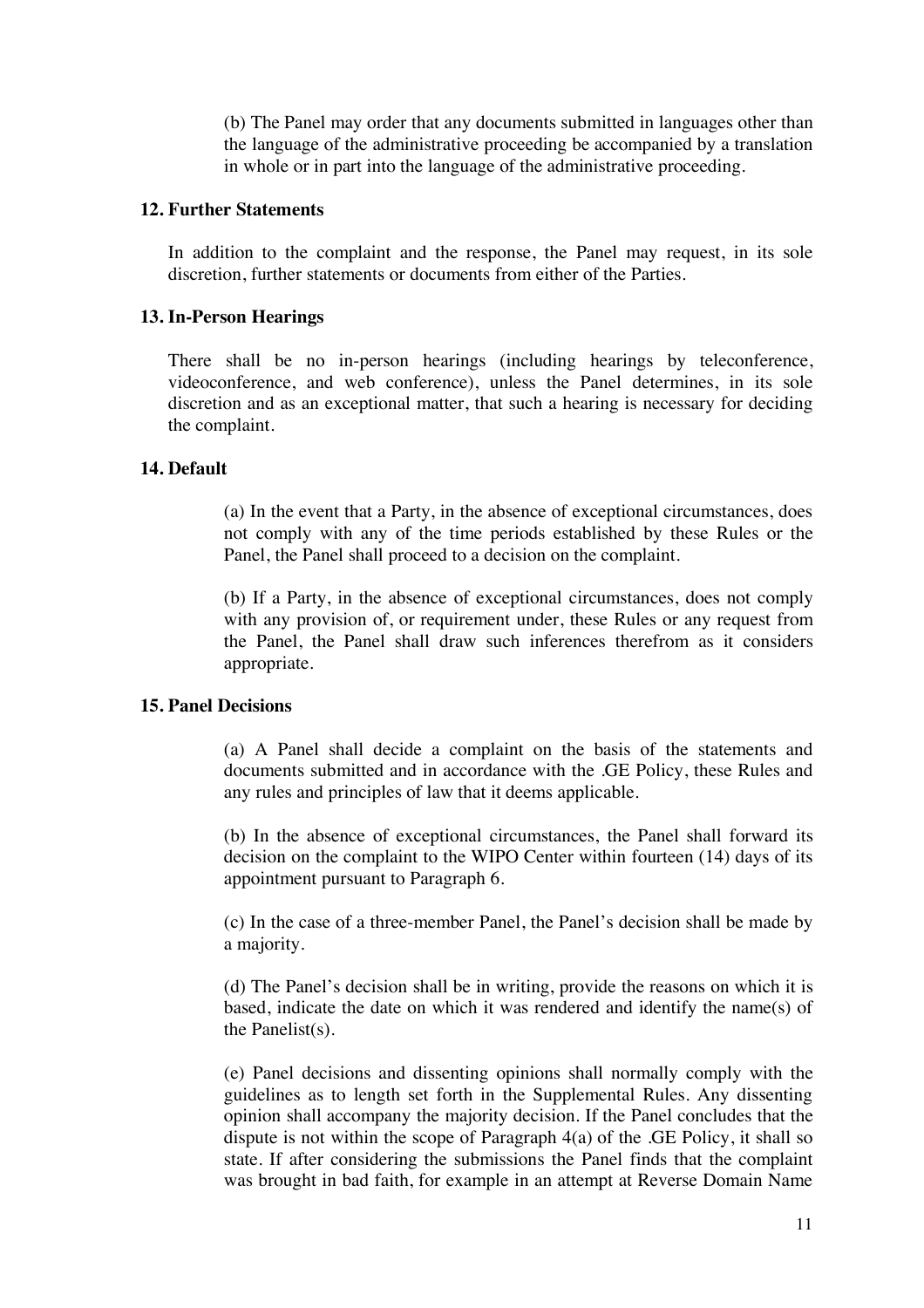Hijacking or was brought primarily to harass the domain-name holder, the Panel shall declare in its decision that the complaint was brought in bad faith and constitutes an abuse of the administrative proceeding.

#### **16. Communication of Decision to Parties**

(a) Within three (3) business days after receiving the decision from the Panel, the WIPO Center shall communicate the full text of the decision to each Party, the .GE Registry and the Registrar (if applicable). The .GE Registry shall within three (3) business days of receiving the decision from the WIPO Center communicate to each Party and the WIPO Center the date for the implementation of the decision in accordance with the .GE Policy.

(b) Except if the Panel determines otherwise (see Paragraph 4(j) of the .GE Policy), the WIPO Center shall publish the full decision and the date of its implementation on a publicly accessible web site. In any event, the portion of any decision determining a complaint to have been brought in bad faith (see Paragraph 15(e) of these Rules) shall be published.

### **17. Settlement or Other Grounds for Termination**

(a) If, before the Panel's decision, the Parties agree on a settlement, the Panel (or, if no Panel is yet appointed, the WIPO Center) shall terminate the administrative proceeding. A settlement shall follow steps  $17(a)(i)$  –  $17(a)(vii)$ :

(i) The Complainant or the Parties provide written notice of a request to suspend the proceedings because the parties are discussing settlement to the WIPO Center.

(ii) The WIPO Center acknowledges receipt of the request for suspension and informs the .GE Registry (copying the Registrar if applicable) of the suspension request and the expected duration of the suspension.

(iii) The Parties reach a settlement and inform its outcome to the WIPO Center.

(iv) The WIPO Center shall inform the .GE Registry, copying the Parties and the Registrar (if applicable), the outcome of the settlement as it relates to actions that need to be taken by the .GE Registry.

(v) Upon receiving notice from the WIPO Center further to  $17(a)(iv)$ , the .GE Registry shall remove the Lock within two (2) business days in order to implement the outcome of the settlement.

(vi) The Complainant shall confirm to the WIPO Center that the settlement as it relates to the domain name(s) has been implemented.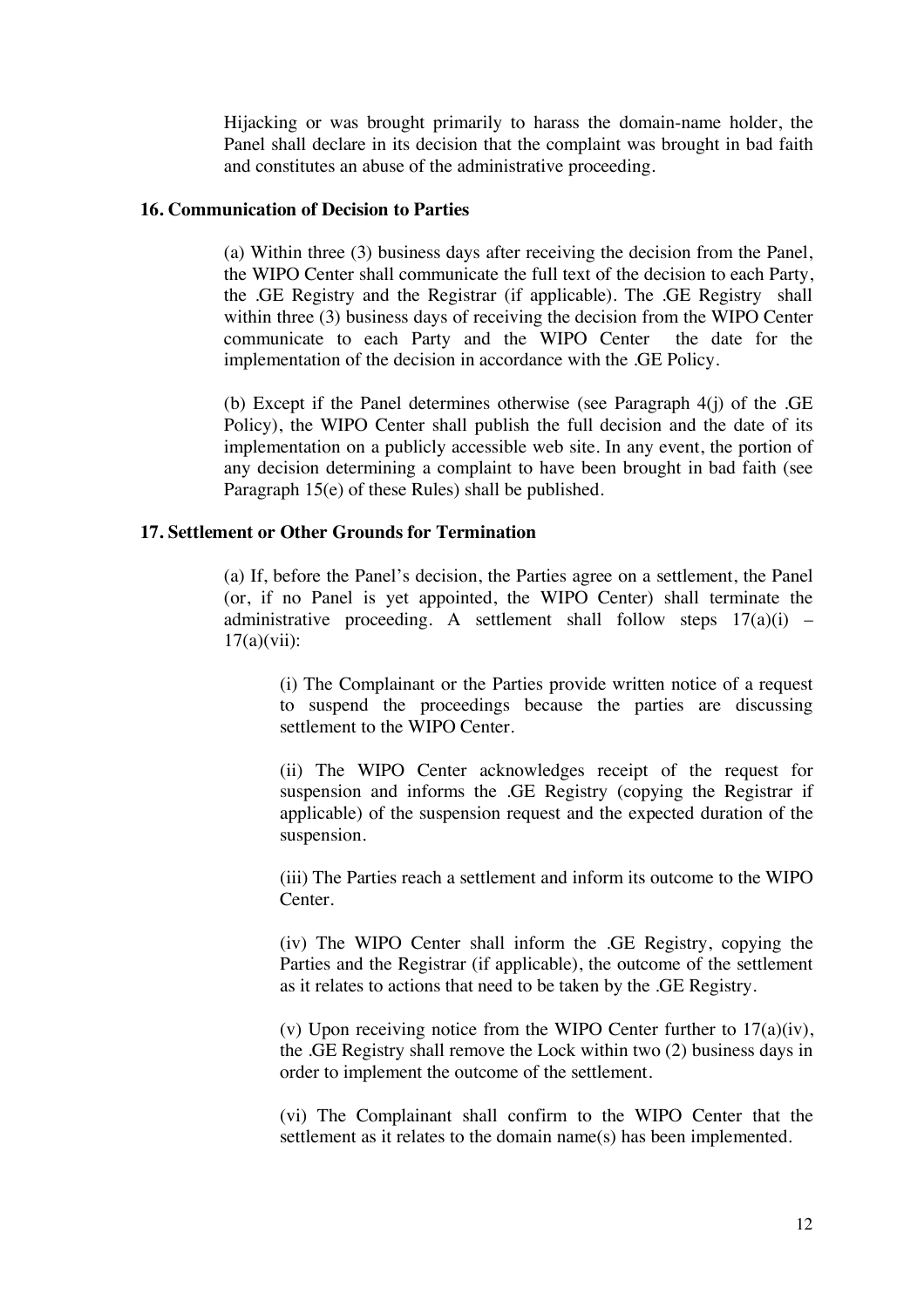(vii) The WIPO Center will dismiss the proceedings without prejudice unless otherwise stipulated in the settlement.

(b) If, before the Panel's decision is made, it becomes unnecessary or impossible to continue the administrative proceeding for any reason, the Panel shall terminate the administrative proceeding, unless a Party raises justifiable grounds for objection within a period of time to be determined by the Panel.

#### **18. Effect of Court Proceedings**

(a) In the event of any legal proceedings initiated prior to or during an administrative proceeding in respect of a domain-name dispute that is the subject of the complaint, the Panel shall have the discretion to decide whether to suspend or terminate the administrative proceeding, or to proceed to a decision.

(b) In the event that a Party initiates any legal proceedings during the Pendency of an administrative proceeding in respect of a domain-name dispute that is the subject of the complaint, it shall promptly notify the Panel and the WIPO Center. See Paragraph 8 above.

#### **19. Fees**

(a) The Complainant shall pay to the WIPO Center an initial fixed fee, in accordance with the Supplemental Rules, within the time and in the amount required. A Respondent electing under Paragraph 5(b)(iv) to have the dispute decided by a three-member Panel, rather than the single-member Panel elected by the Complainant, shall pay the WIPO Center one-half the fixed fee for a three-member Panel. See Paragraph 5(c). In all other cases, the Complainant shall bear all of the WIPO Center's fees, except as prescribed under Paragraph 19(d). Upon appointment of the Panel, the WIPO Center shall refund the appropriate portion, if any, of the initial fee to the Complainant, as specified in the Supplemental Rules.

(b) No action shall be taken by the WIPO Center on a complaint until it has received from Complainant the initial fee in accordance with Paragraph 19(a).

(c) If the WIPO Center has not received the fee within ten (10) calendar days of receiving the complaint, the complaint may be deemed withdrawn and the administrative proceeding terminated.

(d) In exceptional circumstances, for example in the event an in-person hearing is held, the WIPO Center shall request the Parties for the payment of additional fees, which shall be established in agreement with the Parties and the Panel.

#### **20. Exclusion of Liability**